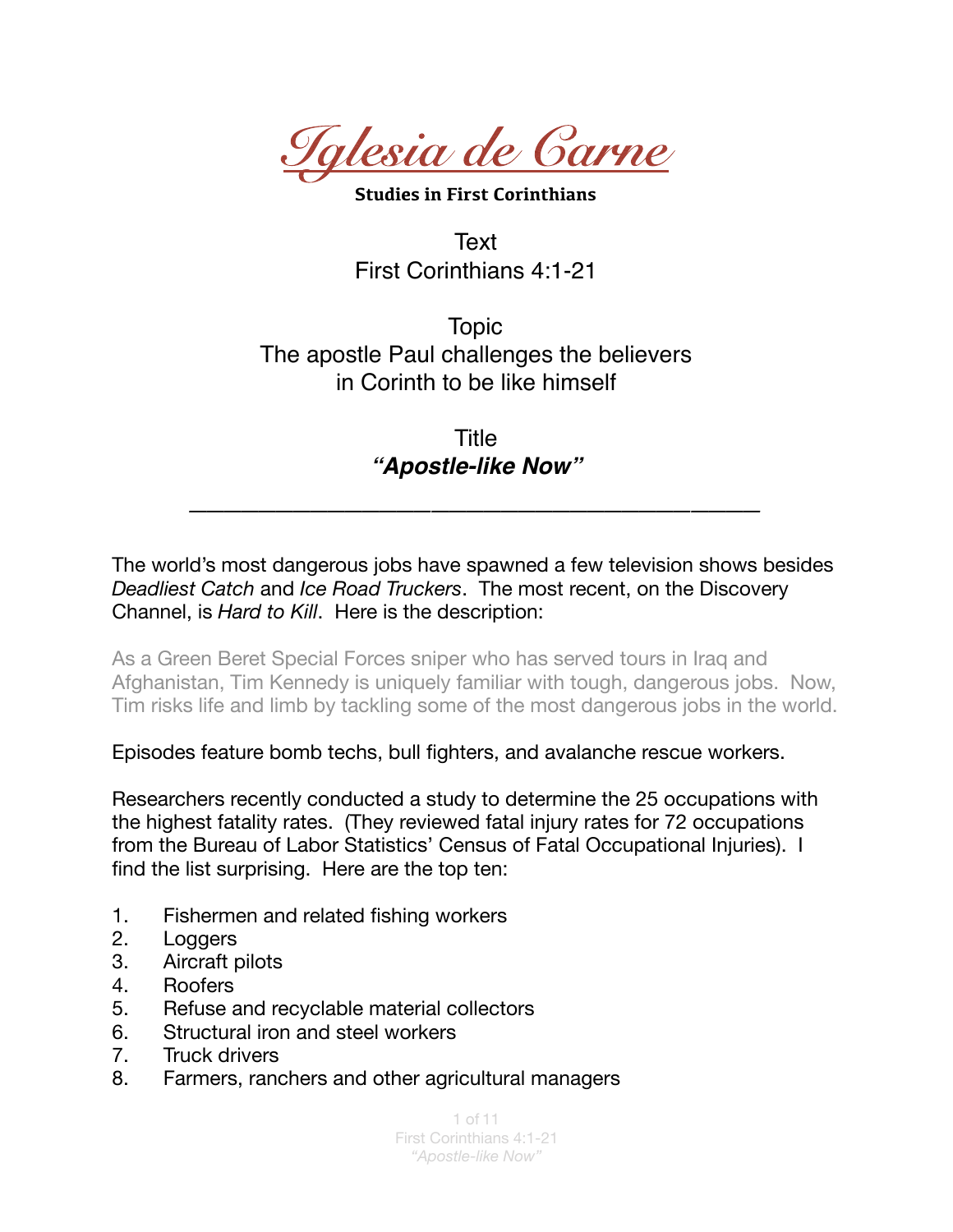- 9. First-line supervisors of landscaping, lawn service and groundskeeping workers
- 10. Electrical power-line workers

Since you're wondering, Law Enforcement was 18th and Firefighters 24th. I couldn't find any lists for the most dangerous jobs in the First Century, but I'd put "Apostle of Jesus" in the top five, if not at #1. As far as fatality rates, of the eleven original apostles who remained after the resurrection, ten were martyred. That's a 91% fatality rate. John was the only original not martyred - but it wasn't for lack of trying.

There were other First Century apostles. The apostle Paul described apostling as being hungry, thirsty, poorly clothed, beaten, homeless, reviled and persecuted. In verse nine he said, "For I think that God has displayed us, the apostles, last, as men condemned to death; for we have been made a spectacle to the world, both to angels and to men."

Aren't you glad we are not apostles? Before we finish breathing that collective sigh of relief, however, we read in verse in verse sixteen, "Therefore I urge *you*, **imitate me."**

This isn't the only time Paul will play the imitation card:

- In verse one of chapter eleven we read, "Imitate me, just as I also imitate Christ."
- In his letter to the Philippians he wrote, "The things which you learned and received and heard and saw in me, these do..." (4:9).

Before we ask of ourselves, "Am I imitating Paul?" we'd do well to get more of his behind-the-scenes insight into the life of an apostle. I'll organize my comments around two points: **#1 The Life You Are To Imitate Is Costly**, and **#2 The Life You Are To Imitate Is Compassionate.** 

## **#1 The Life You Are To Imitate Is Costly (v1-13)**

I hate hidden costs. They come in a variety of sneaky ways. *Consumer Affairs* calls one "the grocery shrink ray." A couple of years ago the magazine found that companies have reduced package sizes by as much as 20% without reducing prices: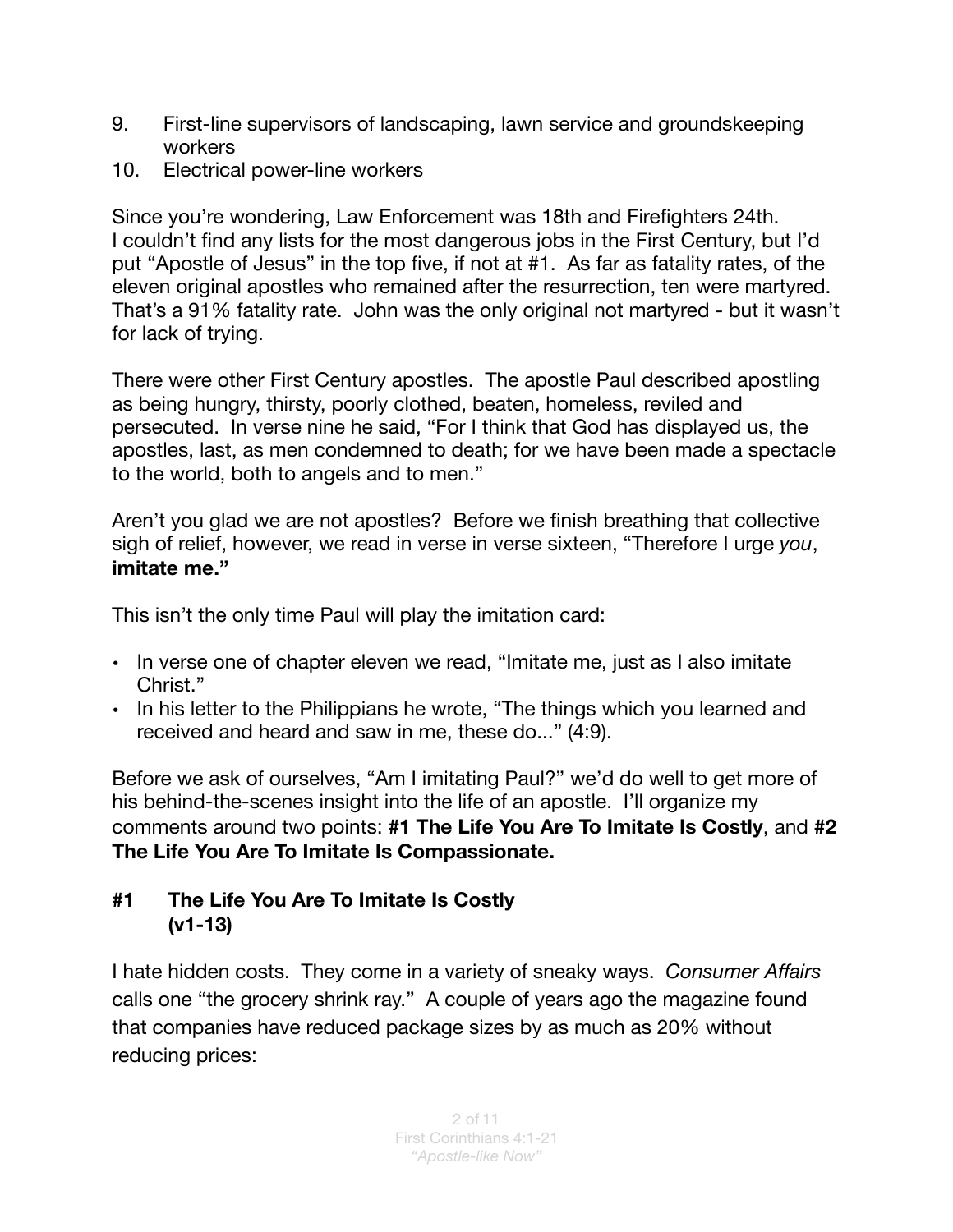- Ivory dish detergent, which used to come in a 30 ounce bottle, now comes in a 24 ounce size.
- Haagen Dazs ice cream containers used to hold 16 ounces, but now hold 14.

Companies make subtle changes to the packages but generally keep the price the same because consumers are more attuned to changes in *price* than *packaging*.

There are no "hidden costs" with Paul. He didn't portray the Christian life as a walk in the park; he said it was like a march of captive, condemned men. Let's count the cost with Paul.

1Co 4:1 Let a man so consider us, as servants of Christ and stewards of the mysteries of God.

Jesus said He did not come to be served, but to serve. To be Christ-like is to be a servant; to be Apostle-like is to be a servant. We've come to think a servant is a volunteer for some relatively easy, temporary task; something we 'sign-up' for. We think that we can quit at any time. Serving God is costly, not convenient. A "steward" was a devoted servant who was in charge of the master's house and household. He was the administrator, the manager, the overseer, of the master's property and people.

Paul's spiritual stewardship was to preach the "mysteries of God," which means to reveal things previously unknown - like the church. Perhaps this was a gentle reminder to the Corinthians that they were saved only because God had directed His obedient steward to bring them the Gospel at great personal cost.

1Co 4:2 Moreover it is required in stewards that one be found faithful.

I love this because it is doable. You may not have much in the way of talent or ability. Your gift-set might seem weak compared to others. But all of us can be "faithful" to what the Lord has given us to accomplish.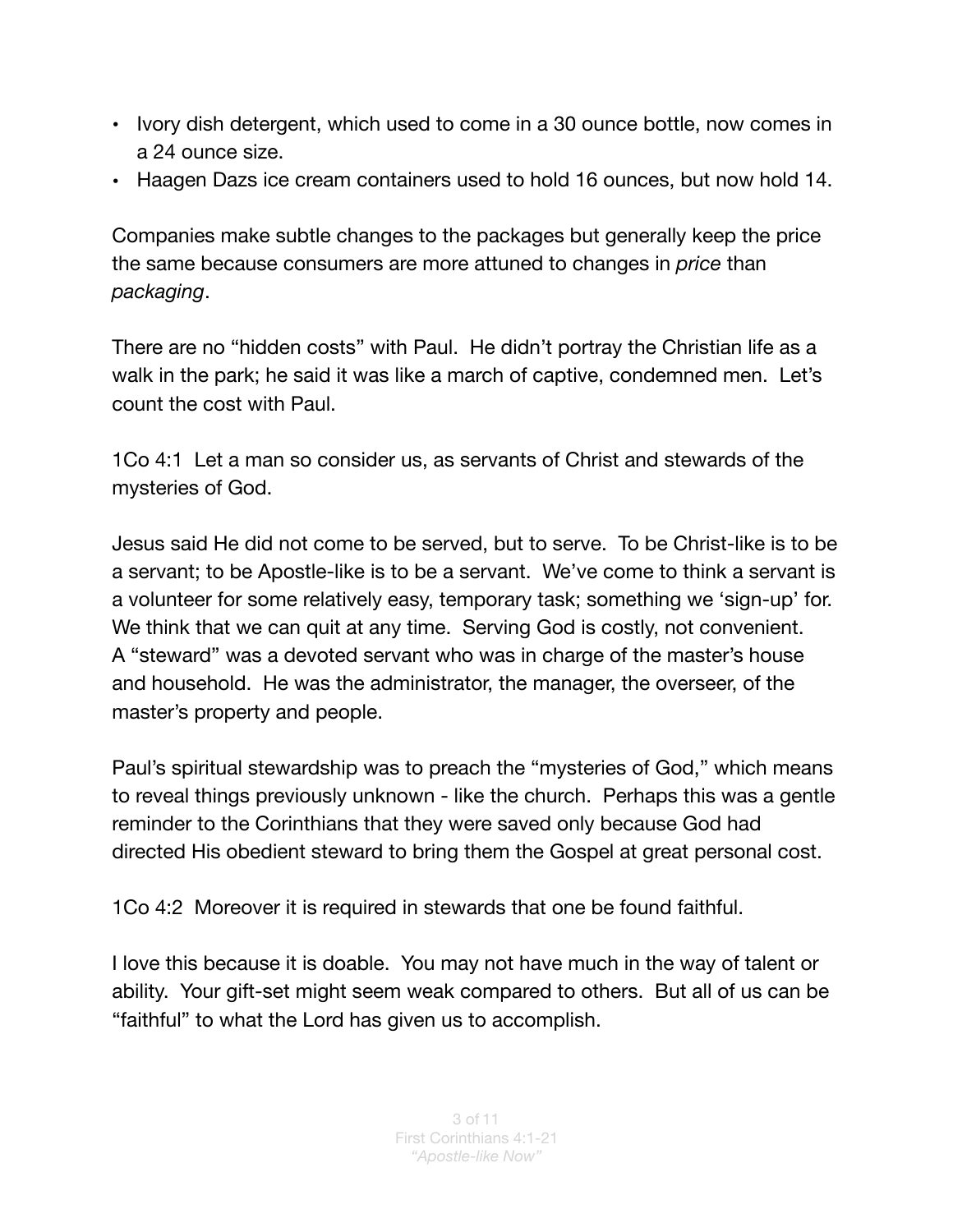I like the phrase, "**found** faithful." Can you be "found" when it comes to serving? *You can be.* It's doable.

1Co 4:3 But with me it is a very small thing that I should be judged by you or by a human court. In fact, I do not even judge myself.

Paul was, in fact, being "judged," or criticized, by the Corinthian believers. He describes himself as looking like a homeless guy. I'm guessing they'd have been embarrassed to introduce him as their pastor - even though he was their founder and pastor for 18 months.

A few weeks back I referenced an Instagram account, PreachersNSneakers. It's a site about church leaders wearing expensive designer shoes. It started when the Instagramer saw a pastor preaching in Yeezy 750 Boost sneakers. "They are "super rare" and retail for upward of \$1800." There's a lot of Gucci belts and jackets on there, too.

I have mixed feelings about the site, but I think it is safe to say that the apostles didn't wear rare Yeezy sandals.

1Co 4:4 For I know of nothing against myself, yet I am not justified by this; but He who judges me is the Lord.

He wasn't trying to justify himself. He had been faithful to Jesus and that was the only judgment that should matter to a servant. You answer directly to your master. (That doesn't cancel out reasonable accountability to others).

It's natural to want to justify ourselves; it's supernatural to ignore that natural bent and keep working as unto the Lord, despite criticism.

1Co 4:5 Therefore judge nothing before the time, until the Lord comes, who will both bring to light the hidden things of darkness and reveal the counsels of the hearts. Then each one's praise will come from God.

• The "hidden things of darkness" are probably those things we do when we think no one is watching or listening.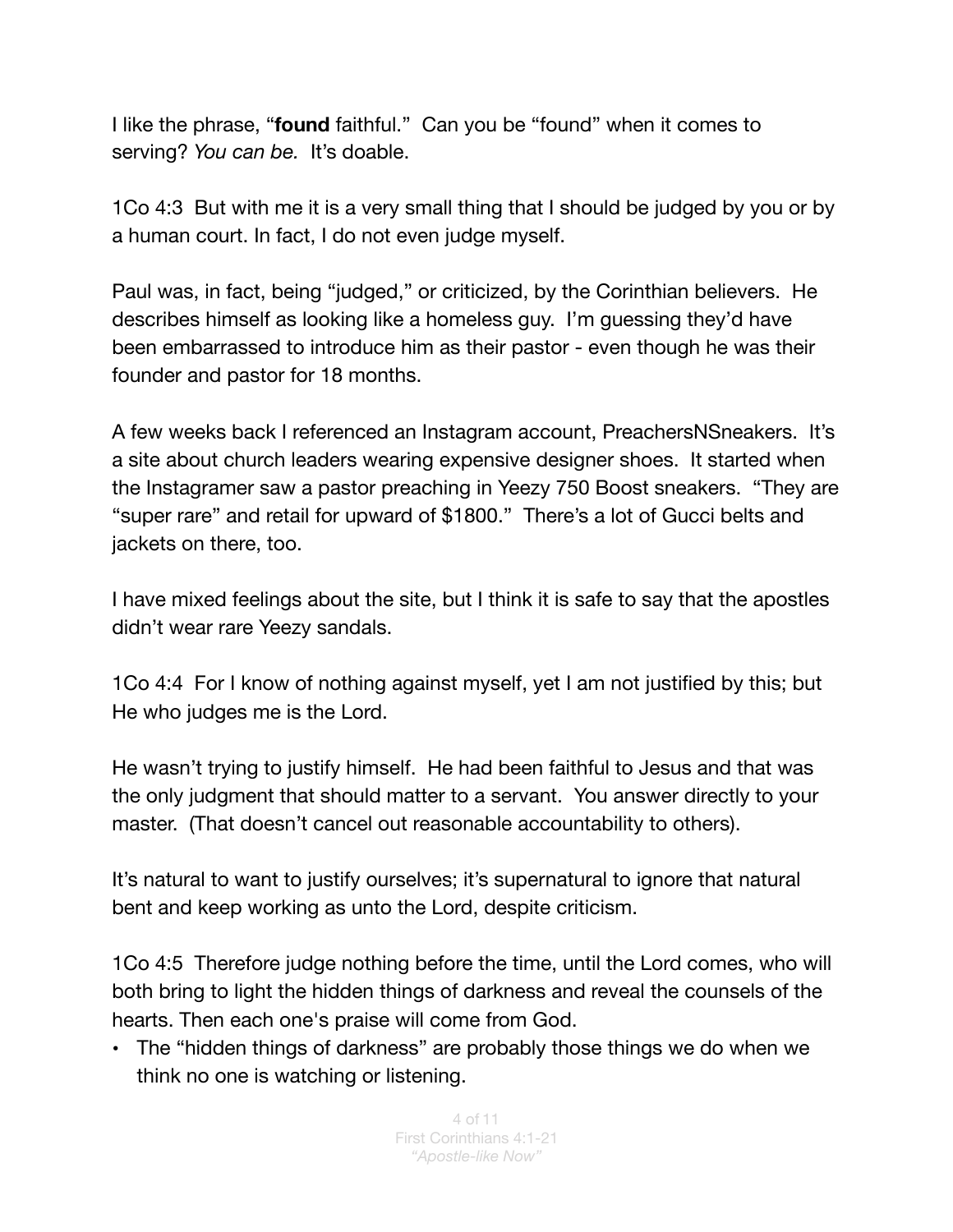• The "counsels of the heart" are our motives. Even good works can have wrong motives. The Lord will sort out all of that and reward us accordingly.

In the church we are to "judge nothing before the time." It doesn't mean we ignore things like sin and disobedience. No, we must "judge" them and we'll see an example of that in chapter five as Paul tells them to put out of the church a sexually immoral man.

It means that we are to quit passing judgment on one another's earthly service.

"Until the Lord comes" is a good everyday philosophy. The Lord could come at any moment. When He does I want to be found serving Him as His steward.

1Co 4:6 Now these things, brethren, I have figuratively transferred to myself and Apollos for your sakes, that you may learn in us not to think beyond what is written, that none of you may be puffed up on behalf of one against the other.

The "things" were the "figures" - the illustrations - that we looked at earlier in this chapter and in chapter three. He compared himself and Apollos "figuratively" to farmers, builders, servants, and stewards. He used himself and Apollos as examples to imitate so the believers could "learn in" them how to serve on the earth.

The Corinthians were "thinking beyond what was written" in God's Word by bringing human wisdom to bear on spiritual things. One result was that they were being "puffed up" by embracing one teacher or teaching over another.

1Co 4:7 For who makes you differ *from another?* And what do you have that you did not receive? Now if you did indeed receive *it,* why do you boast as if you had not received *it?* 

"Who makes you differ from one another?" Paul's point seems to be that each of us has our own unique gifting and personality from the Lord. If it is from Him then who are we to judge one another or to prefer one another?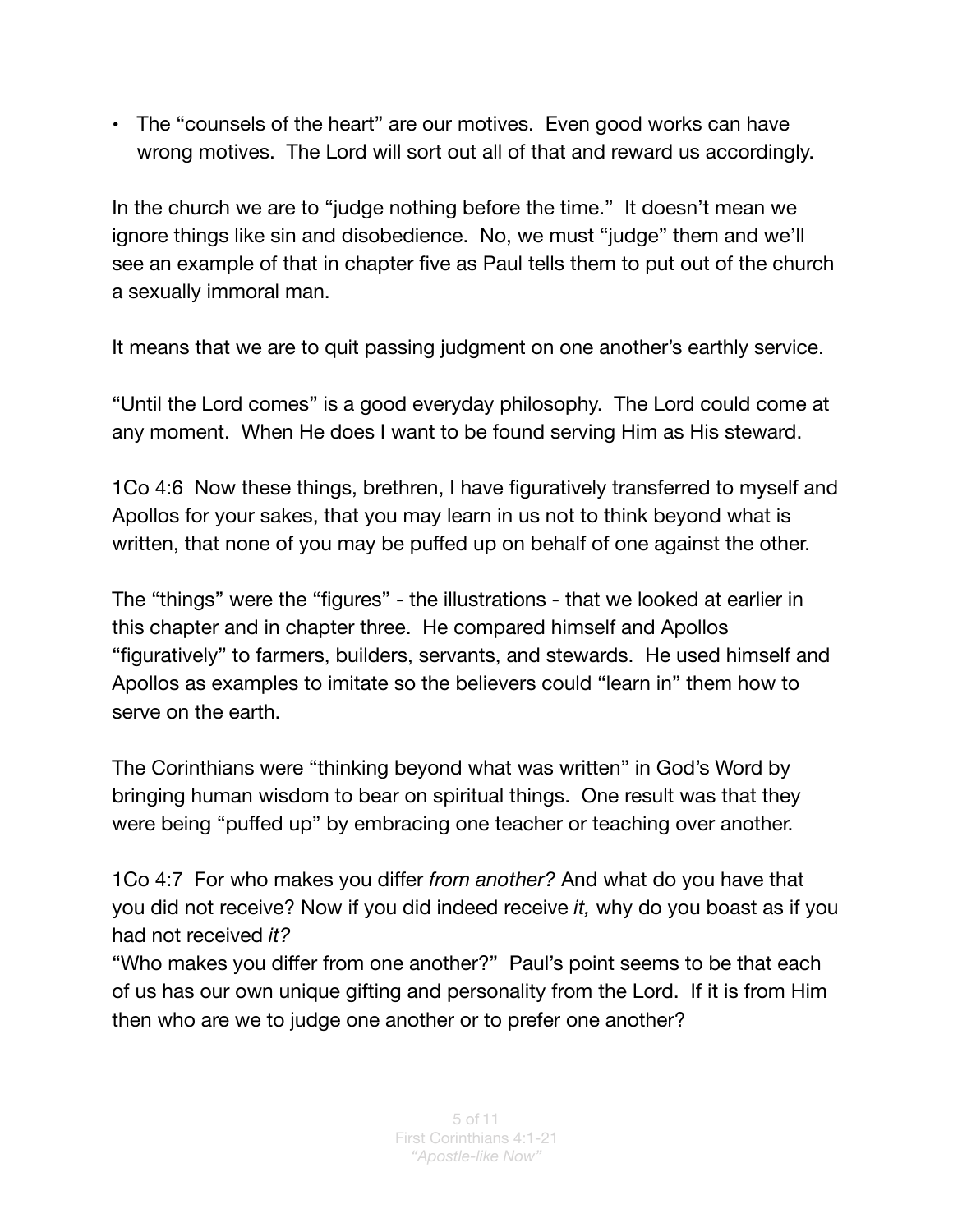"What do you have that you did not receive?" Even your natural abilities are gifts. Certainly any supernatural abilities are His gifts. So when I look at a Christian I am looking at God's vessel, the way God made them and then gifted them. I should thus be awfully careful judging them or criticizing them as long as their ministry is godly.

"Why do you boast as if you had not received it?" In other words, *Why are you filled with pride, drawing attention to yourself, because of your supposed abilities?* The man or woman who draws you to themselves is always carnal.

1Co 4:8 You are already full! You are already rich! You have reigned as kings without us - and indeed I could wish you did reign, that we also might reign with you!

I don't think we have to wonder if this was sarcasm. Since it is in the Bible, however, it is *sanctified* sarcasm. I'm sarcastic... *And now I have a biblical defense for it.* 

A recent study published in the *Babylon Bee* found that, "People who pepper their speech with sarcasm are great witnesses - way better than Christians who are nice all the time."

The Corinthians were living like kings while the apostles were grinding out the ministry. They had no spiritual cred because they were short on sacrificing and suffering.

Now is not the time to think we are reigning. It's not the time to enjoy being "rich" with this world's goods or to work only to be "full" and satisfied with earthly pleasures. No, it's the time for farming, for building, for serving, and for stewarding while the Master is away.

1Co 4:9 For I think that God has displayed us, the apostles, last, as men condemned to death; for we have been made a spectacle to the world, both to angels and to men.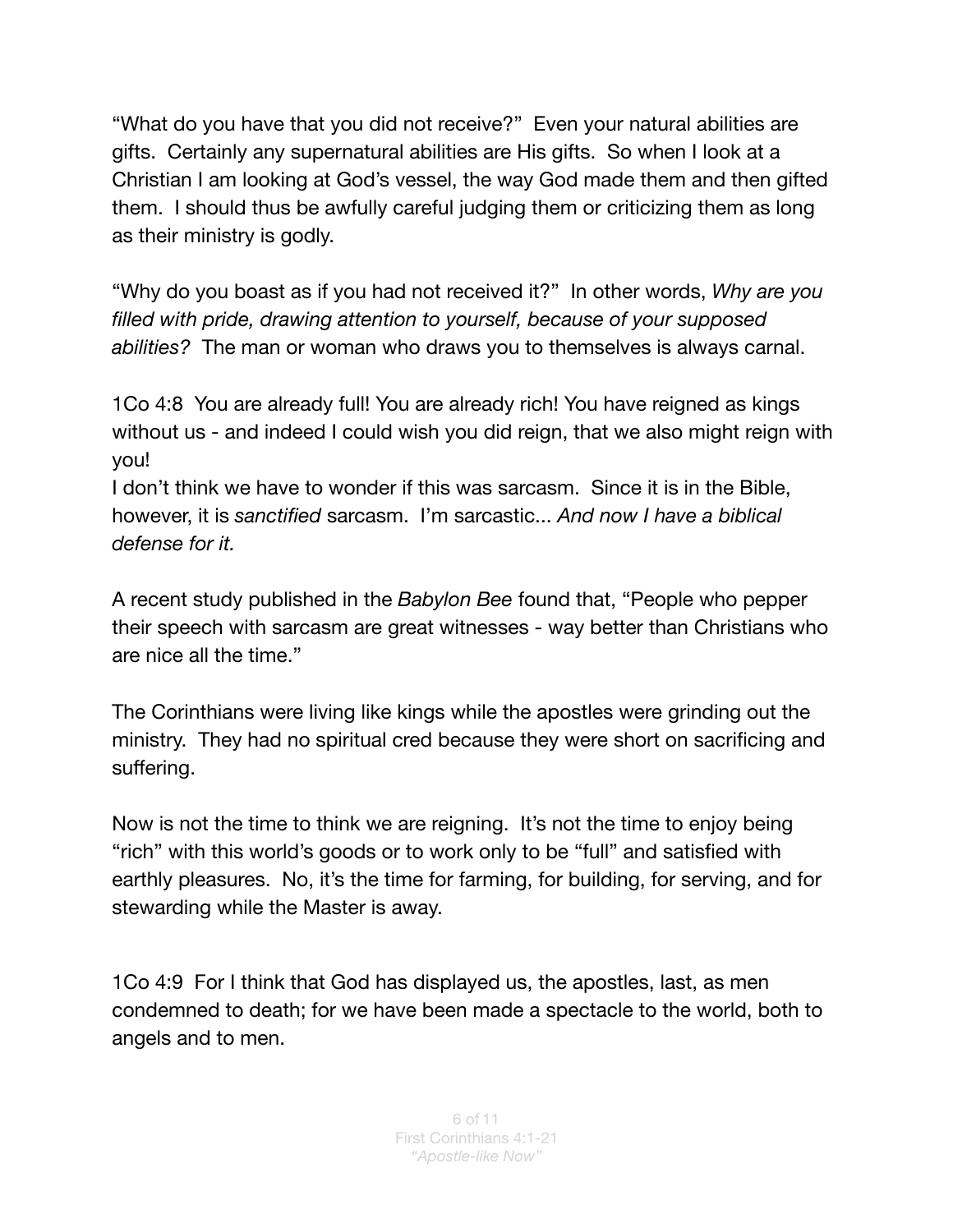The word "displayed" might refer to the doomed gladiators who were forced into the amphitheaters to fight and die. I say 'might' because other scholars say it refers to condemned criminals who were exhibited last, *after* the gladiators, to be devoured by the wild beasts as a sort of finale to the festivities.

The word "spectacle" refers to the custom of parading conquered people chained through the streets on the way to the amphitheater.

While the believers in Corinth were armchair quarterbacking the church, the apostles were going about risking their lives, persecuted by the world, in order to take the Gospel everywhere.

"Made a spectacle... both to angels and to men." Interesting that Paul mentioned angels, and before men.

Apparently the angels don't know everything God has planned either. I'm sure they look down on the earth and wonder why God insists on using people when they would do a much better job.

1Co 4:10 We *are* fools for Christ's sake, but you *are* wise in Christ! We *are* weak, but you *are* strong! You *are* distinguished, but we *are* dishonored!

The Corinthians thought of Paul as "foolish... weak... and dishonored." His comparison is more of his sarcasm. The value system by which the believers were judging was exactly the opposite of what it ought to have been. No matter how hard we try, the world's value system is always creeping in to the way we evaluate ministers and ministries.

1Co 4:11 To the present hour we both hunger and thirst, and we are poorly clothed, and beaten, and homeless.

1Co 4:12 And we labor, working with our own hands. Being reviled, we bless; being persecuted, we endure;

1Co 4:13 being defamed, we entreat. We have been made as the filth of the world, the offscouring of all things until now.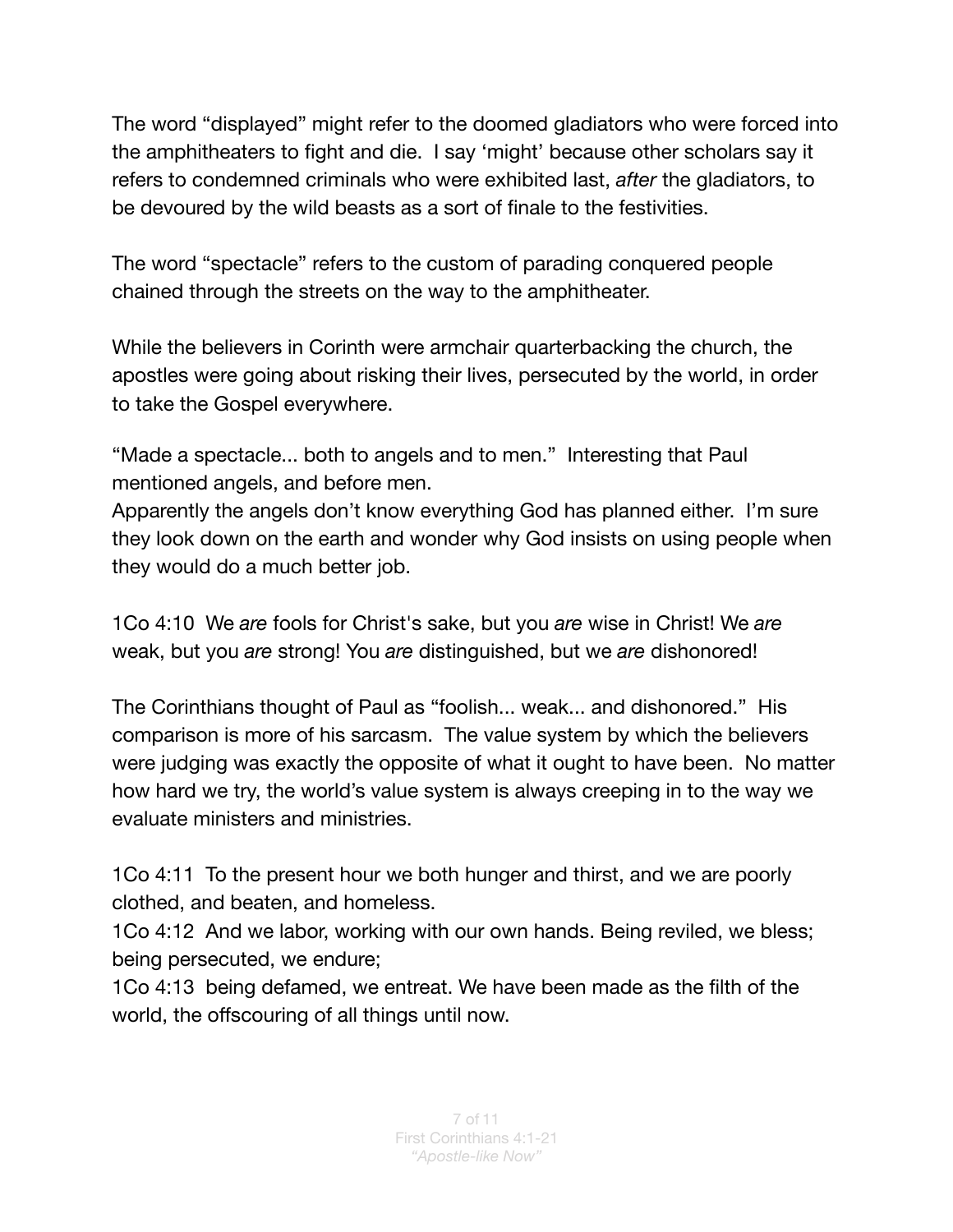Most of these words need no further explanation - except to point out that Paul was not exaggerating. He and the other apostles suffered all these and much more. He could have added imprisonments and shipwrecks and many other terrible things.

- "Filth" is the dust and dirt of the ground swept up and thrown away.
- "Offscouring" is the stuff that sticks to your pots and pans after cooking and needs to be scrubbed off.

Alternate translations are *scum* and *garbage.*

Put THAT on a poster announcing an outreach:

- *"One Night Only! The Filth and Offscouring of the World Come to Hanford!"*
- Or think of it as a name for a Christian Band - *Filth & Offscouring.* (*Skillet* comes close - although that's not why they chose it).
- Or a best selling book, *"40 days of Scum."*

This was the knitty-gritty of being an apostle and, therefore, being Apostle-like. I'm not saying we must have these experiences as imitators of the apostles. I know few people in the west who do, although elsewhere many of our brothers and sisters in Jesus are being mistreated in just these ways.

## **We are to imitate the apostle's faithfulness as servants.**

Faithfulness will sometimes be costly. We need to embrace the reality of suffering as servants, and thereby be ready for it.

## **#2 The Life You Are To Imitate Is Compassionate (v14-21)**

We haven't mentioned one of the toughest jobs of all. It's not going to appear on any list... But it should. It's **parenting**. If you're a parent, no argument. If you're not a parent... *Better to just keep your opinions to yourself.* 

The apostle Paul suddenly becomes Papa Paul. He compares himself to a father who will discipline the children "with a rod" if necessary.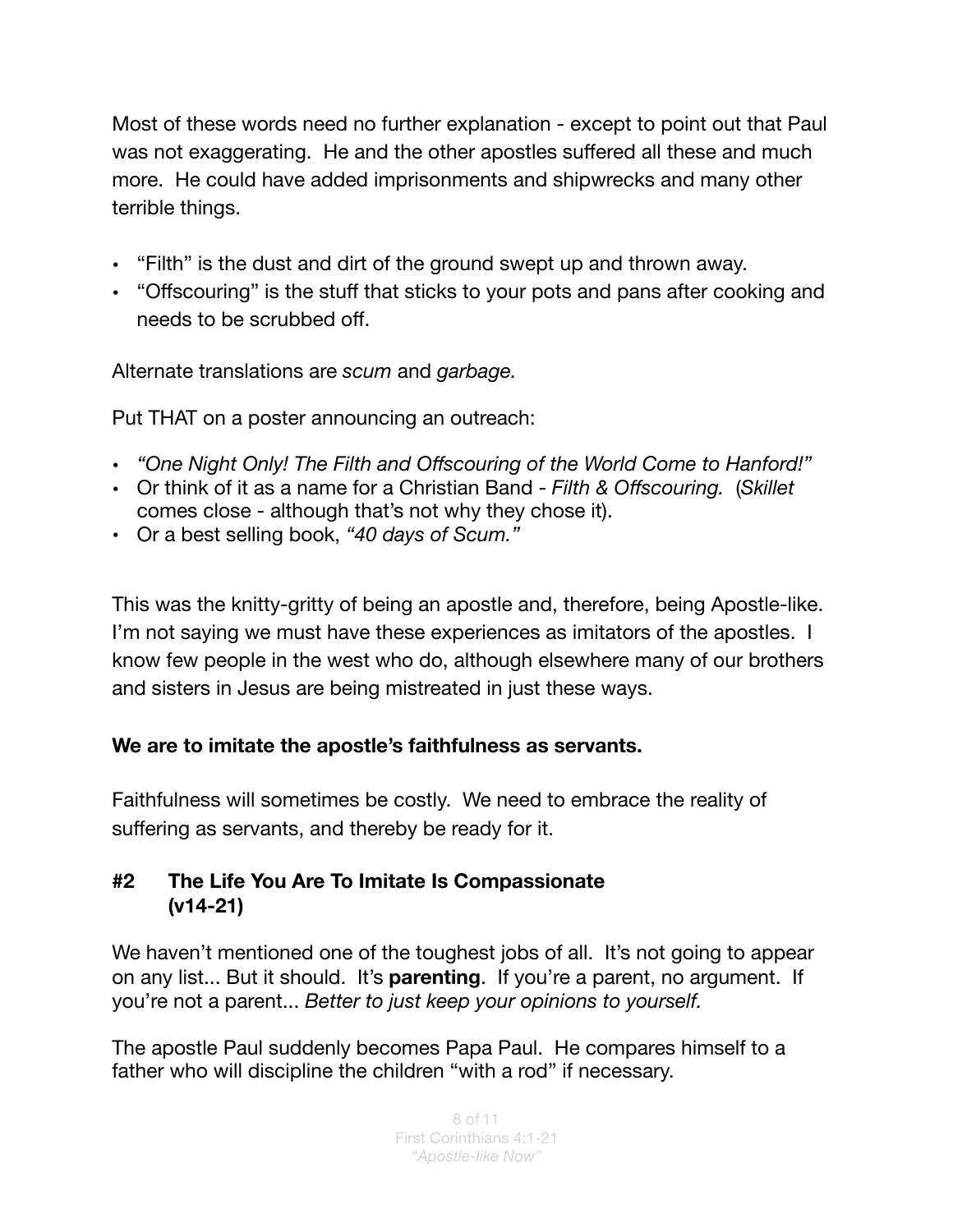The way the Corinthians were treating Paul, you'd think he'd write them off and devote himself to the believers that liked him in Philippi. Instead, he had the compassion of a parent.

1Co 4:14 I do not write these things to shame you, but as my beloved children I warn *you.* 

Paul dealt with believers in a context of loving them, and of always having their best interests in mind. If he used sarcasm, or spoke bluntly, it was because he considered them his spiritual kids.

1Co 4:15 For though you might have ten thousand instructors in Christ, yet *you do* not *have* many fathers; for in Christ Jesus I have begotten you through the gospel.

There were no believers in Corinth when Paul arrived. As a steward of the mysteries of God, Paul preached the Cross and people responded and were saved. Why dishonor him by criticizing his style, and preferring the 'sneakers' of others who had made no real investment in them?

There's a poignant moment in *Rocky V* when the young fighter Rocky had been training gives all the credit to his new manager. It hurt.

1Co 4:16 Therefore I urge you, imitate me.

Certain words and phrases get introduced into discussions and make the rounds before they become overused. For a while now, believers have been describing certain distinctives of their church or beliefs as being "in our DNA." You might say future prophecy is in our DNA, for example.

Well, since God had sent Paul to be the founder of the church in Corinth, they ought to have imitated him. It ought to have been in their spiritual DNA to be like him - to have his values. Really, he should not have needed to remind them to be like him.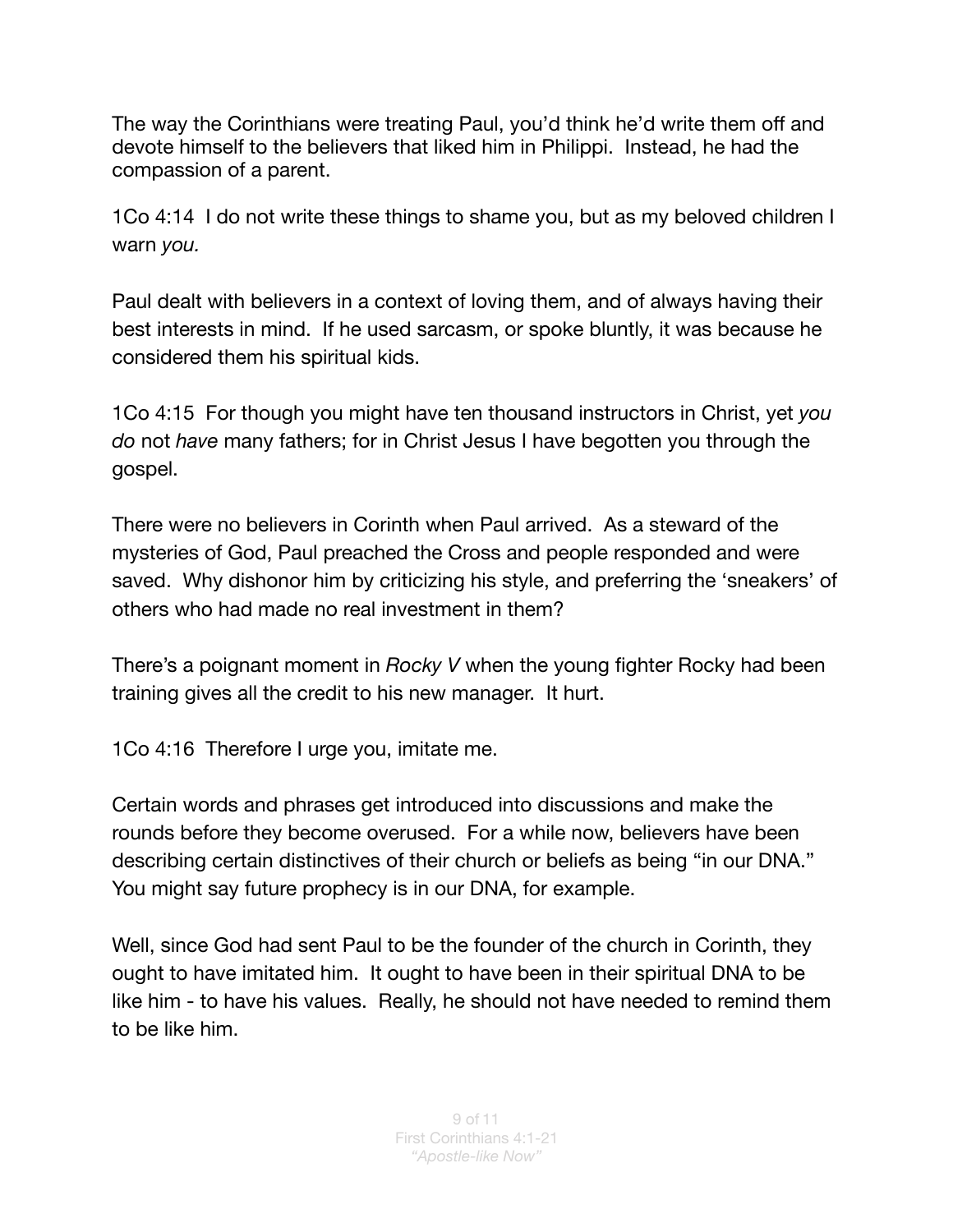1Co 4:17 For this reason I have sent Timothy to you, who is my beloved and faithful son in the Lord, who will remind you of my ways in Christ, as I teach everywhere in every church.

Timothy was one of the best known of Paul's companions and fellow-laborers. But check this out: the apostle describes him as his beloved and faithful son in the Lord; and in First Timothy he writes to "Timothy my true child in faith" (1:2); and in Second Timothy he addresses him as "Timothy my beloved child" (1:2). You can bet Timothy was like Paul and could and would restore Paul's philosophy of ministry.

1Co 4:18 Now some are puffed up, as though I were not coming to you. 1Co 4:19 But I will come to you shortly, if the Lord wills, and I will know, not the word of those who are puffed up, but the power.

Apparently some of the believers in Corinth thought that Paul was afraid to visit them. Seriously - with the dangers Paul faced every minute of every day, do you really think a puffed-up carnal Christian would strike fear into his heart?

Paul trusted in "the power" of the Cross, not the "word" of those integrating worldly wisdom with God's Word.

1Co 4:20 For the kingdom of God *is* not in word but in power.

One commentator remarked, "The final test of wisdom is power; the word of the Cross not only has the power to mentally illumine, but also to morally save."

Whatever so-called 'wisdom' the Corinthians were being drawn to had no power to save or to sanctify. Only the Gospel promises that enabling through the indwelling of the Holy Spirit.

1Co 4:21 What do you want? Shall I come to you with a rod, or in love and a spirit of gentleness?